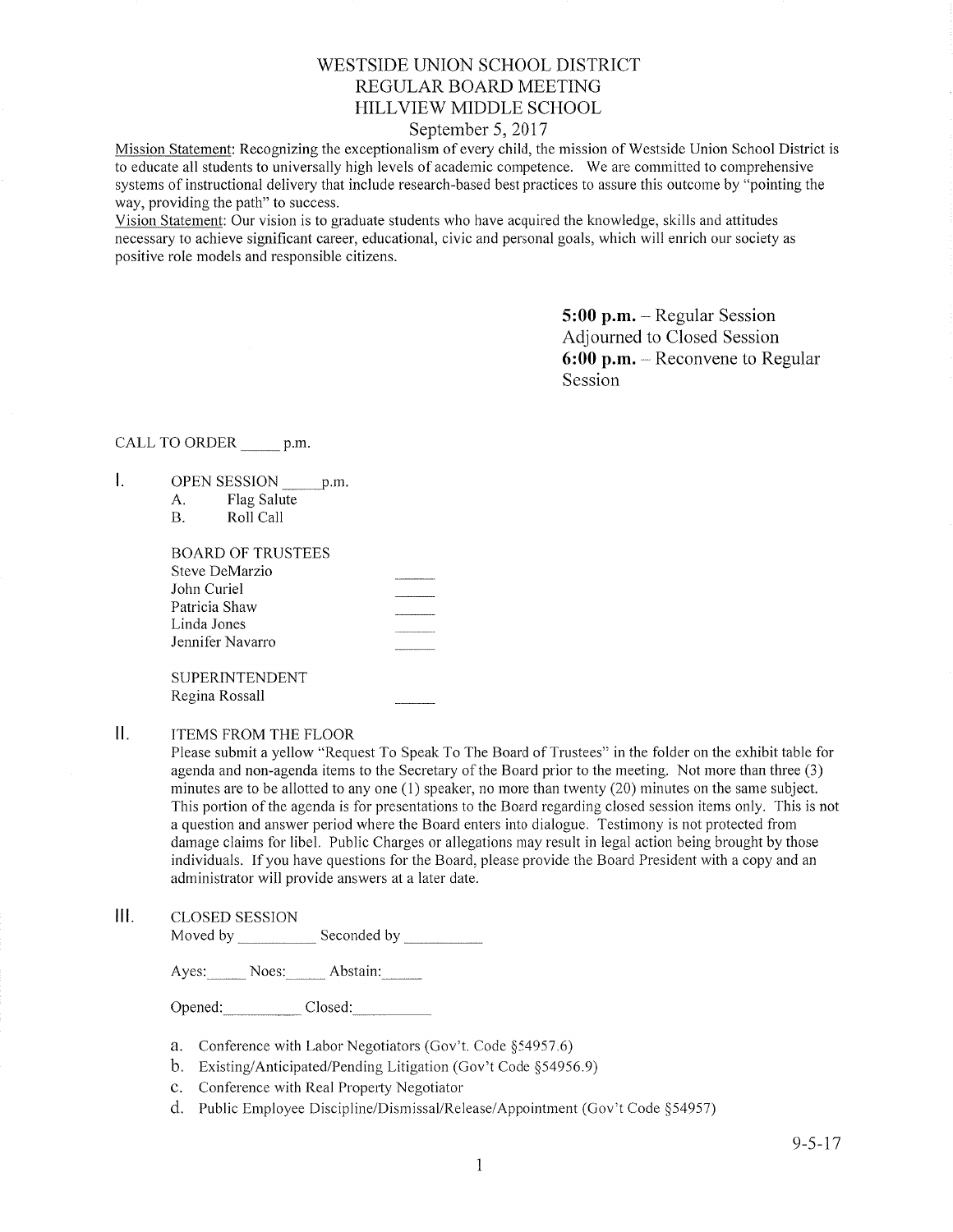- e. Pupil Personnel (Ed Code 35146 and 48918)
- IV RECONVENE TO OPEN SESSION AT \_\_\_\_\_\_\_\_\_\_\_\_\_\_\_\_\_ p.m
- REPORT OF CLOSED SESSION ACTION  $V_{\odot}$
- PRESENTATIONS VI
	- A. Gregg Anderson Academy Site Presentation and Employee Recognition B. 2016-l'/ Unaudited Actuals
	-

#### HEARING SESSION/STAFF REPORTS vil

- A. Board Comments
- B. Staff Reports
	- 1. Assistant Superintendent Administrative Services
	- 2. Assistant Superintendent Educational Services
	- 3. Deputy Superintendent
	- 4. Superintendent

#### PERSONAL APPEARANCES VIII.

- A. Westside Union Teachers Association Representatives
- B. California School Employees Association Representatives<br>C. Parent Teacher Association Representatives
- 
- D. West Antelope Vailey Educational Foundation Representatives

#### ITEMS FROM THE FLOOR  $IX.$

Please submit a yellow "Request To Speak To The Board of Trustees" in the folder on the exhibit table for agenda and non-agenda items to the Secretary of the Board prior to the meeting. Not more than three (3) minutes are to be allotted to any one (1) speaker, no more than twenty (20) minutes on the same subject. This is not a question and answer period where the Board enters into dialogue. Testimony is not protected from damage claims for libel. Public Charges or allegations may result in legal action being brought by those individuals. If you have questions for the Board, please provide the Board President with a copy and an administrator will provide answers at a later date.

#### PUBLIC HEARING None  $X_{1}$

#### XI BUSINESS SESSION

- A. Organizational/Governance
	- 1. Agenda **Item**l

Moved by Seconded by Seconded by Seconded by Seconded by Seconded by Seconded by Seconded by Seconded by Seconded by Seconded by Seconded by Seconded by Seconded by Seconded by Seconded by Seconded by Seconded by Seconded

To approve the Agenda of the Regular Meeting of September 5, 2017

Ayes: Noes: Abstain:

Goal #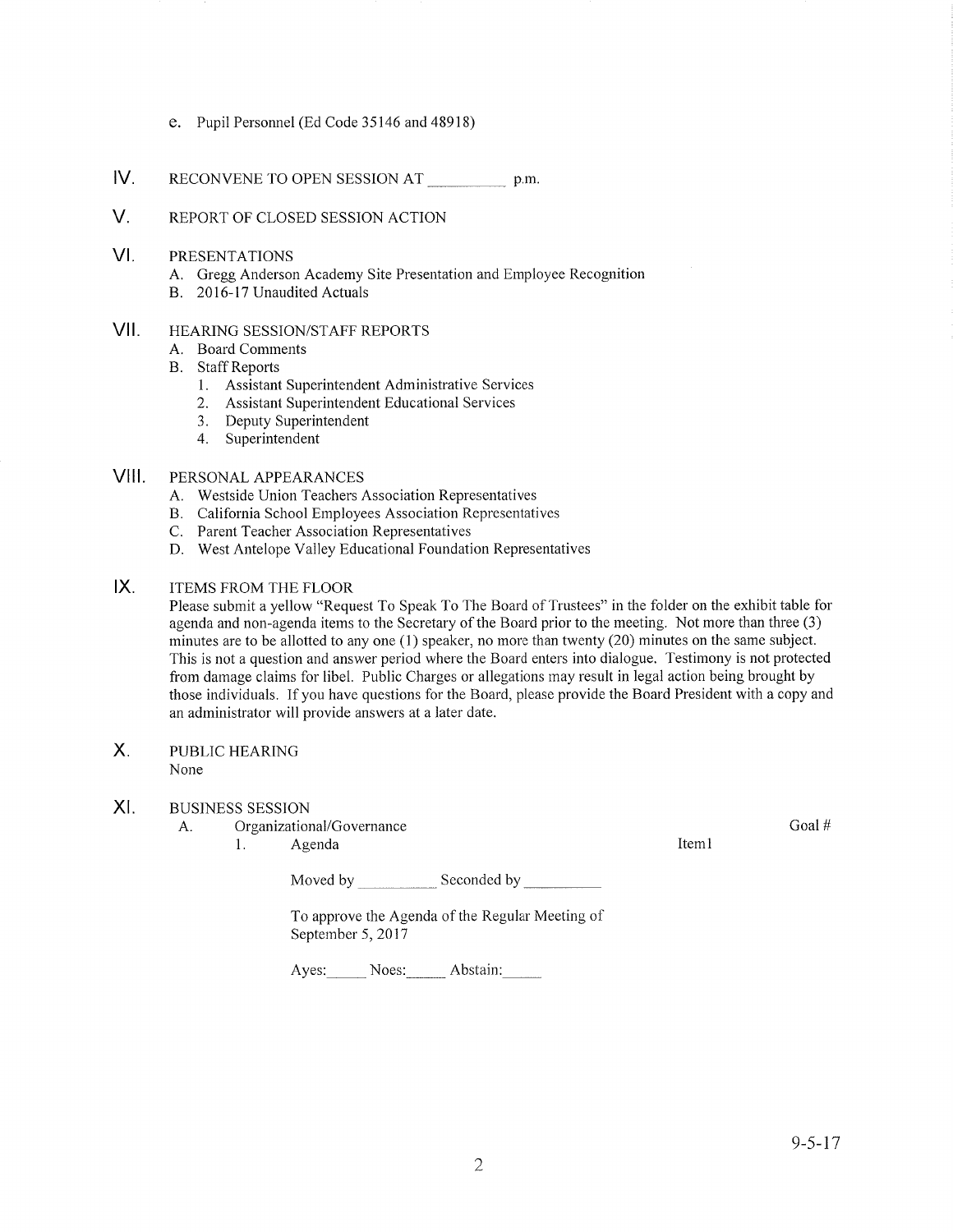| Actions proposed for the Consent Calendar, are items with adopted policies and<br>approved practices of the District and are deemed routine in nature. They will be<br>acted upon in one motion, without discussions, unless members of the Board request<br>an item's removal. The item will then be removed from the motion to approve and<br>after the approval of the consent agenda the item(s) will be heard.<br>Consent<br>2.<br>Minutes of the Regular Meeting on August 15, 2017<br>a.<br><b>Fundraising Authorizations</b><br>$\mathbf{b}$ .<br>Personnel Report<br>c.<br>Purchase Orders<br>$\mathbf{d}$ .<br>Consultant/Contract Schedule<br>e.<br>f.<br>Conference/Workshop Schedule<br>Moved by ______________ Seconded by ____________<br>Approval of the Consent Items as presented.<br>Ayes: Noes: Abstain: |    | Items $2a - 2f$                                                                                                                                                   | Goal#  |  |
|------------------------------------------------------------------------------------------------------------------------------------------------------------------------------------------------------------------------------------------------------------------------------------------------------------------------------------------------------------------------------------------------------------------------------------------------------------------------------------------------------------------------------------------------------------------------------------------------------------------------------------------------------------------------------------------------------------------------------------------------------------------------------------------------------------------------------|----|-------------------------------------------------------------------------------------------------------------------------------------------------------------------|--------|--|
|                                                                                                                                                                                                                                                                                                                                                                                                                                                                                                                                                                                                                                                                                                                                                                                                                              | 3. | Revised Conflict of Interest code<br>Approval of the revised Conflict of Interest Code<br>Ayes: Noes: Abstain:                                                    | Item 3 |  |
|                                                                                                                                                                                                                                                                                                                                                                                                                                                                                                                                                                                                                                                                                                                                                                                                                              | 4. | Discussion Item<br>Governance                                                                                                                                     | Item 4 |  |
| Β.                                                                                                                                                                                                                                                                                                                                                                                                                                                                                                                                                                                                                                                                                                                                                                                                                           | 5. | <b>Educational Services</b><br>Title III Plan<br>Moved by _______________ Seconded by __________<br>Approval of the Title III Plan<br>Ayes: Noes: Abstain:        | Item 5 |  |
|                                                                                                                                                                                                                                                                                                                                                                                                                                                                                                                                                                                                                                                                                                                                                                                                                              | 6. | Revised Board Policy, 5030, Student Wellness<br>Approval of the first and final reading of revised Board<br>Policy 5030, Student Wellness<br>Ayes: Noes: Abstain: | Item 6 |  |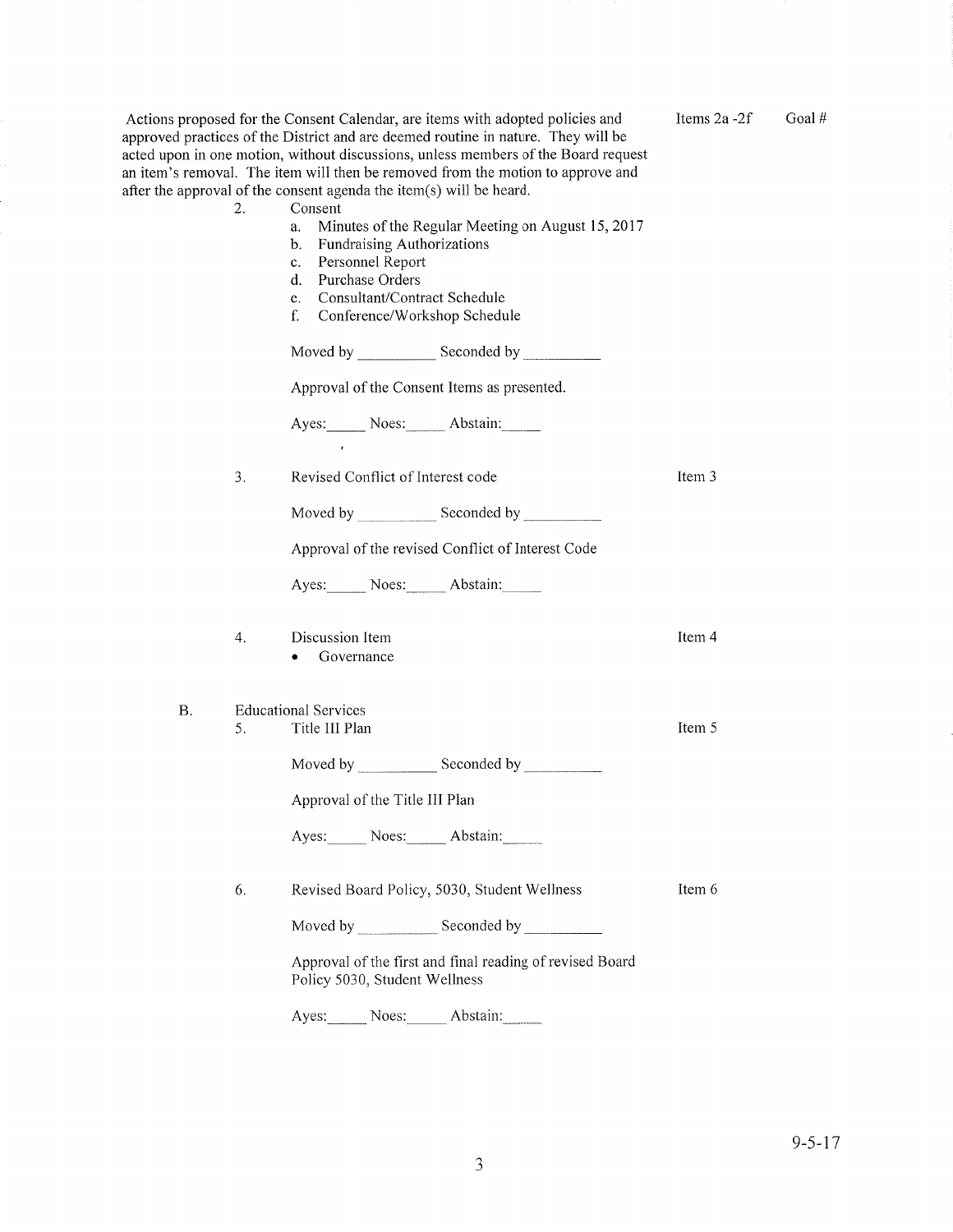| Provisional Intern Permits (PIP) |  |  |
|----------------------------------|--|--|
|                                  |  |  |

Item 7

Goal #

Moved by \_\_\_\_\_\_\_\_\_\_\_\_\_ Seconded by \_

Approval of the Provisional Intern Permits (PIP)

Ayes: Noes: Abstain:

8. Short Term Staffing Permits Item 8

Moved by \_\_\_\_\_\_\_\_\_\_\_\_\_ Seconded by \_

Approval of the Short Term Staffing Permits (STSP)

Ayes: Noes: Abstain:

Memorandum of Understanding 18-01 between Westside Union School District and Westside Union Teachers Association (WUTA): Article 11.6.4.1 Personal Necessity Leave Item 9 9.

Moved by Seconded by Seconded by

Approval of Memorandum of Understanding 18-01 between Westside Union School District and Westside Union Teachers Association (WUTA): Article 11.6.4,1 Personal Necessity

Ayes: Noes: Abstain:

- D. Business
	- Revised Administrative Regulation and Exhibit 3350, Travel/Conference Expenses Item 10 10.

Moved by \_\_\_\_\_\_\_\_\_\_\_\_ Seconded by

Approval of the first reading of the revised Administrative Regulation and Exhibit 3350 Travel/Conference Expenses

Ayes: Noes: Abstain:

11. Resolution 18-01, Revised 2016-17 Actual Gann Limit and Projected 2011-18 Gann Limit Item <sup>1</sup><sup>1</sup>

Moved by Seconded by Seconded by Seconded by Seconded by Seconded by Seconded by Seconded by Seconded by Seconded by Seconded by Seconded by Seconded by Seconded by Seconded by Seconded by Seconded by Seconded by Seconded

Approval of Resolution 18-01, Revised 2016-17 Actual Gann Limit and Projected 2017-18 Gann Limit

Ayes: Noes: Abstain: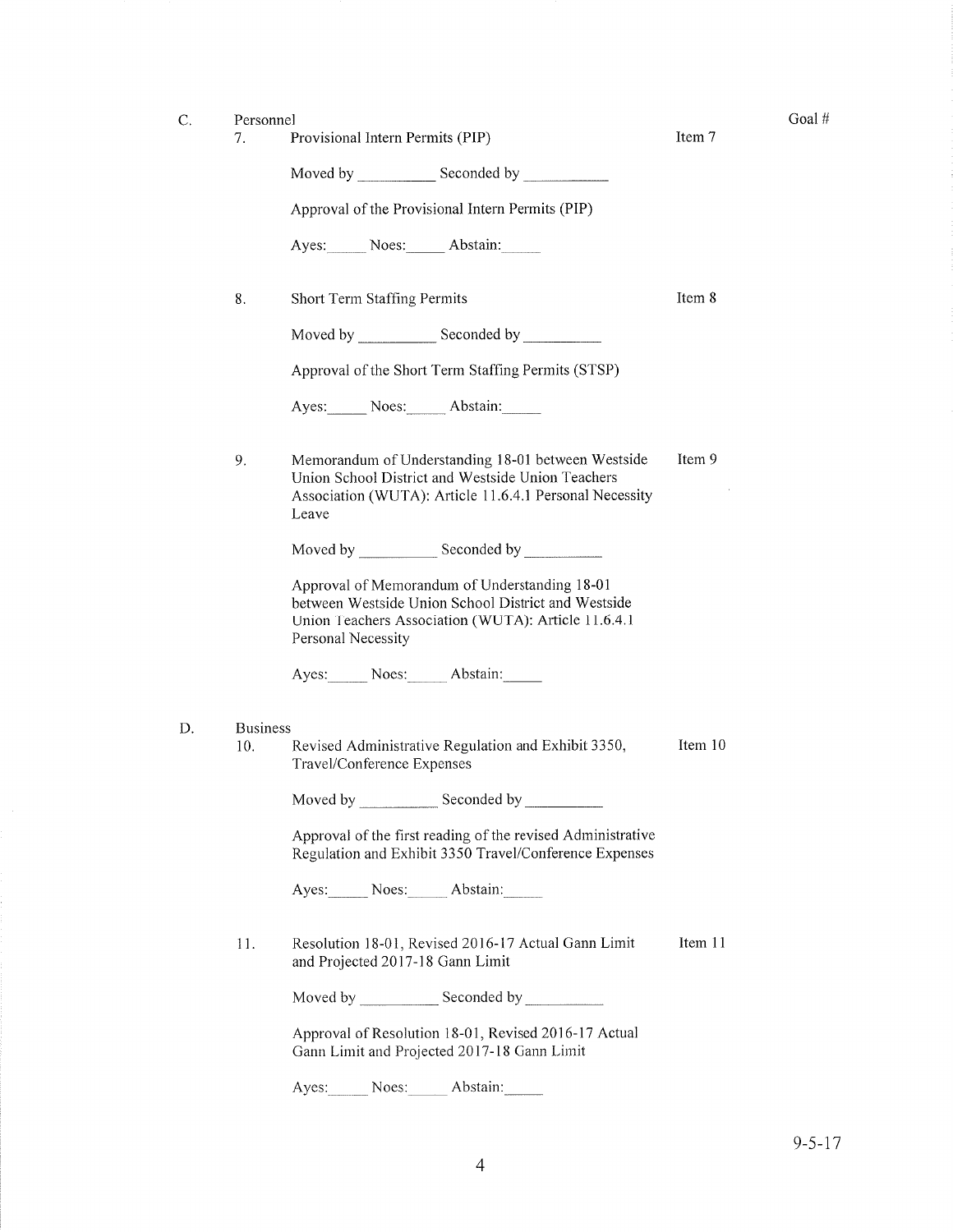12. 2016-17 Unaudited Actuals ltem 12

Moved by Seconded by Seconded by Seconded by Seconded by Seconded by Seconded by Seconded by Seconded by Seconded by Seconded by Seconded by Seconded by Seconded by Seconded by Seconded by Seconded by Seconded by Seconded

Approval of the 2016-17 Unaudited Actuals

Ayes: Noes: Abstain:

## XII. INFORMATION SESSION

- A. Items From The Floor Continued<br>B. Dates to Remember:
- - 1. Regular Meeting on September 19,2017
- 2. Regular Meeting on October 3,2017 C. Board Comments Continued
- 
- XIII. NEW BUSINESS Future Board Meeting Items
- XIV. CLOSED SESSION - Continued
- XV. RECONVENE TO OPEN SESSION at p.m.
- XVI. REPORT OF CLOSED SESSION ACTION

## XVII ADJOURNMENT

There being no further business to come before the Board, the regular meeting of September 5, 2017, is adjourned at p.rn. by the Board President.

In compliance with the Americans with Disabilities Act, if you need special assistance to access the Board meeting room or to otherwise participate at this meeting, including auxiliary aids or services, please contact Tonya Williams at (661) 722-0716. Notification at least 48 hours prior to the meeting will enable the District to make reasonable arrangements to ensure accessibility to the Board meeting room.

Any writings or docurnents that are public records and are provided to a majority of the governing board regarding an open session item on this agenda wili be made available for public inspection on the District Web Site, www.westside.kl2.ca.us or in the District Office located at 41914 50<sup>th</sup> St. West, Quartz Hill, CA 93536 during normal business hours  $(8:00$  a.m.  $-4:00$  p.m.).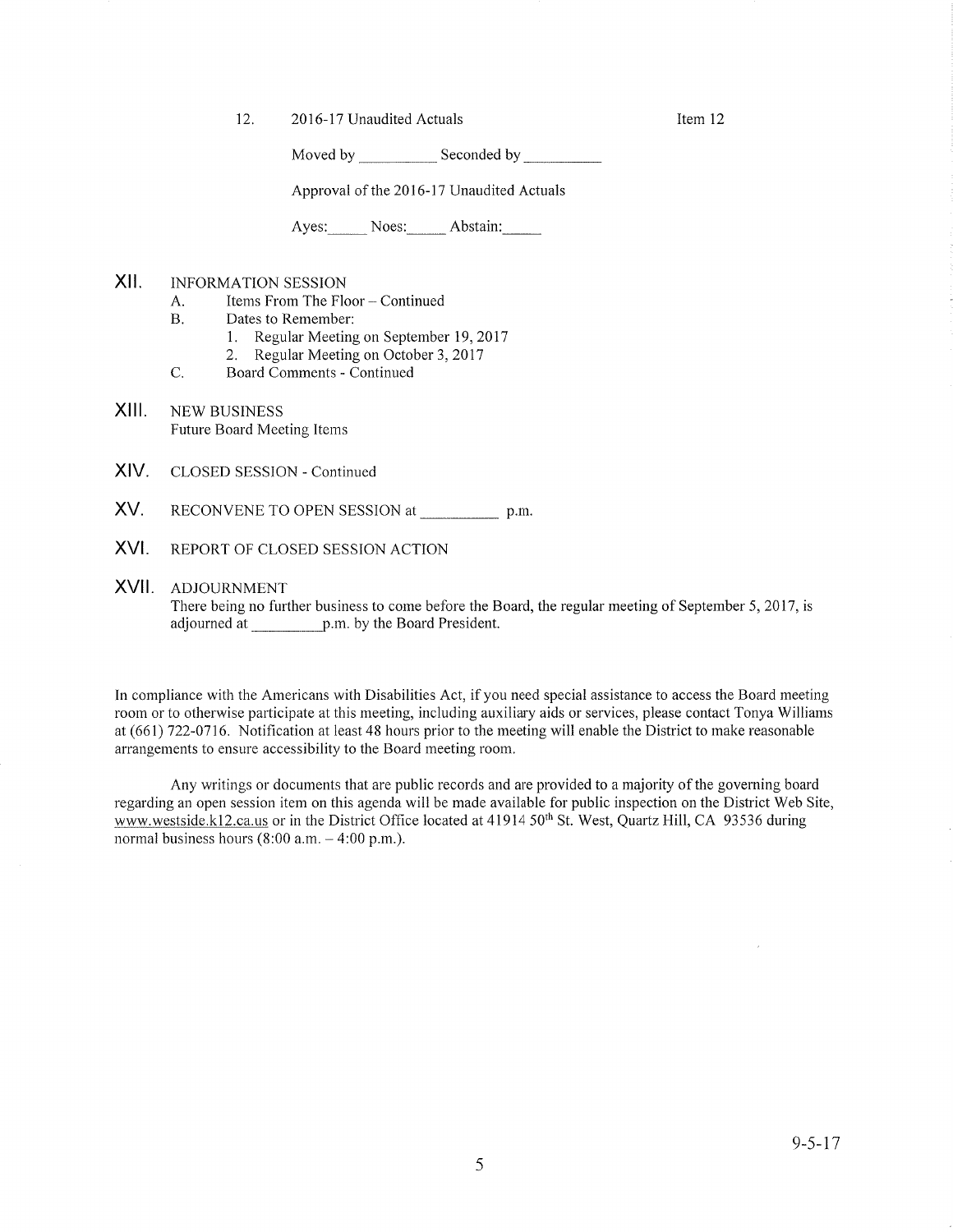# Core Beliefs and Board Goals 2017 -2018

The District uses data to create a learning-oriented culture for both staff and students which defines success in terms of improvement and progress.

- I WE BELIEVE THAT OUR TEACHERS AND STAFF ARE OUR MOST VALUABLE ASSETS AND RESOURCES
- 2. WE OPERATE WITH TRANSPARENCY, TRUST AND INTEGRITY, GOVERNING IN A DIGNIFIED, PROFESSIONAL MANNER, TREATING EVERYONE WITH CIVILITY AND **RESPECT**

### WE ARE ABSOLUTELY COMMITTED TO PROVIDING A SAFE, DISTINGUISHED AND ENGAGING LEARNING ENVIRONMENT THAT ENSURES ALL STUDENTS LEARN TO THEIR HIGHEST POTENTIAL 3

- $\odot$  A. Build the capacity of board and district staff in developing and monitoring data related to goals and priorities specifically in the area of cultural responsiveness and educational equity
- B. A key concern and priority for this governing board is improving the accuracy and consistency of grading which should measure what students know, as they play a crucial role in every aspect of students' academic lives and future lives as global citizens. Areas of concem are: 1) Grades reflect progressive and mastery of content. 2) They are predictable and understood by parents and third parties. 3) That non-academic factors are graded separately. 4) The system adopted is not overwhelming for teachers. ôp
	- ❖ Annual Report by Educational Services

### WE ARE ABSOLUTELY COMMITTED TO PROVIDING THE NECESSARY FACILITIES TO MEET THE HOUSING AND EDUCATION NEEDS OF OUR CHANGING STUDENT POPULATION AND A VISION THAT PROMOTES AND SUPPORTS THEIR FUTURE 4

- $\lambda$ . Continue the Cottonwood Elementary School modernization
- ôe B. Receive annual updates to the District's Facilities Master Plan while exploring and securing options to finance the plan.
- $\odot$  C. Continue to implement sustainable clean energy programs that promote the long-term wellbeing of both the District's finances and the environment.
	- \* Annual Report by Business Services

### WE ARE FISCALLY TRUSTWORTHY AND DEDICATED TO RESPONSIBLE FINANCIAL ACCOUNTABILITY 5.

### WE BELIEVE IN AND PROMOTE PARENT AND COMMUNITY INVOLVEMENT IN WESTSIDE UNION SCHOOL DISTRICT 6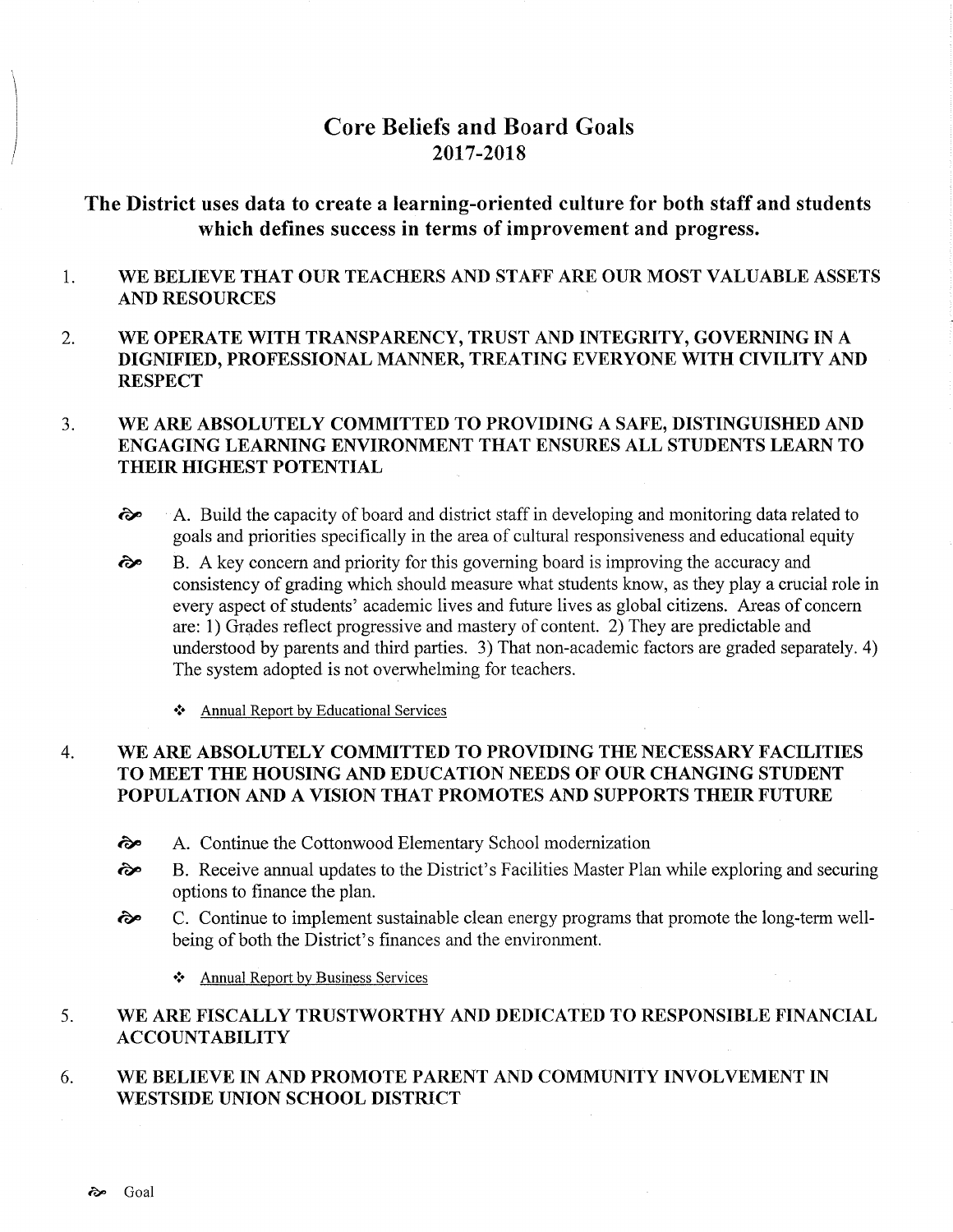## <sup>2017</sup>-2018 Board Expectations

# The District uses data to create a learning-oriented culture for both staff and students which defines success in terms of improvement and progress.

## 1. WE BELIEVE THAT OUR TEACHERS AND STAFF ARE OUR MOST VALUABLE ASSETS AND RESOURCES

## EXPECTATIONS:

- a. Provide staff development to enable employees in a job classifications to maintain and improve their skills to meet stated goals of the Board to meet the needs of students. Continuously monitor and re-evaluate formula-driven staffing levels that adequately address student ratios and campus needs for all classifications of employees (classified, certificated, confidential, and administration)
- b. Maintain and monitor administrative training programs to enable existing staff to become administrators or to increase the skills of current administrators to assume increasing levels of responsibility in the future as well as immediately assisting with the reduction of attendance issues, traffic safety and student discipline at all school sites. Create programs that enable classified employees who want to become teachers to obtain the necessary infotmation to do so, and work with the CSEA Board to make sure members know about contractual benefits available when taking college classes. As grants become available to help classified employees become teachers, apply for any for which the District is eligible.
- c. Provide ongoing recognition for school achievement, program development, i.e., California Gold Ribbon, Golden Bell, Employee of the Year, and Program Innovation: Joe Walker STEALTH, Gregg Anderson Academy, The IDEA Academy at Cottonwood, Westside Academy and Hillview 6th Grade Academy
- d. Continue a long-term plan to provide total compensation for all positions within the district that is cômpetitive with the surrounding Antelope Valley elementary school districts
- 
- e. Provide ongoing training to ensure a safe work place for all employees f. As funds are available revenues will be placed in a separate account to pay for long term postemployment benefits
	- a. d & e Annual Report by Human Resources a.
	- b. b & c Annual Report from Superintenden
	- c. f-Annual Report by Business Services

# 2. WE OPERATE WITH TRANSPARENCY, TRUST AND INTEGRITY, GOVERNING IN A DIGNIFIED, PROFESSIONAL MANNER, TREATING EVERYONE WITH CIVILITY AND RESPECT

### EXPECTATIONS

- a. Continue to improve the knowledge level of trustees through ongoing training, participation in polìtical actions that influence improved funding and legislation for educational programs, and programs of independent study. All Board Members will attend the CSBA Annual Education Conference, with a report of sessions attended at a future Board Meeting, and receive a Masters in Governance certification
- The board will initiate the annual process for self-evaluation in June  $\mathbf b$ .
- Annually set objectives to meet the goals of the district in June c.
- Continue to improve working relationship with employee unions to enable communications that enhance the overall well-being of the district including all employees d.
- A public-friendly version of the three major budget reports of the year shall be posted on the website e.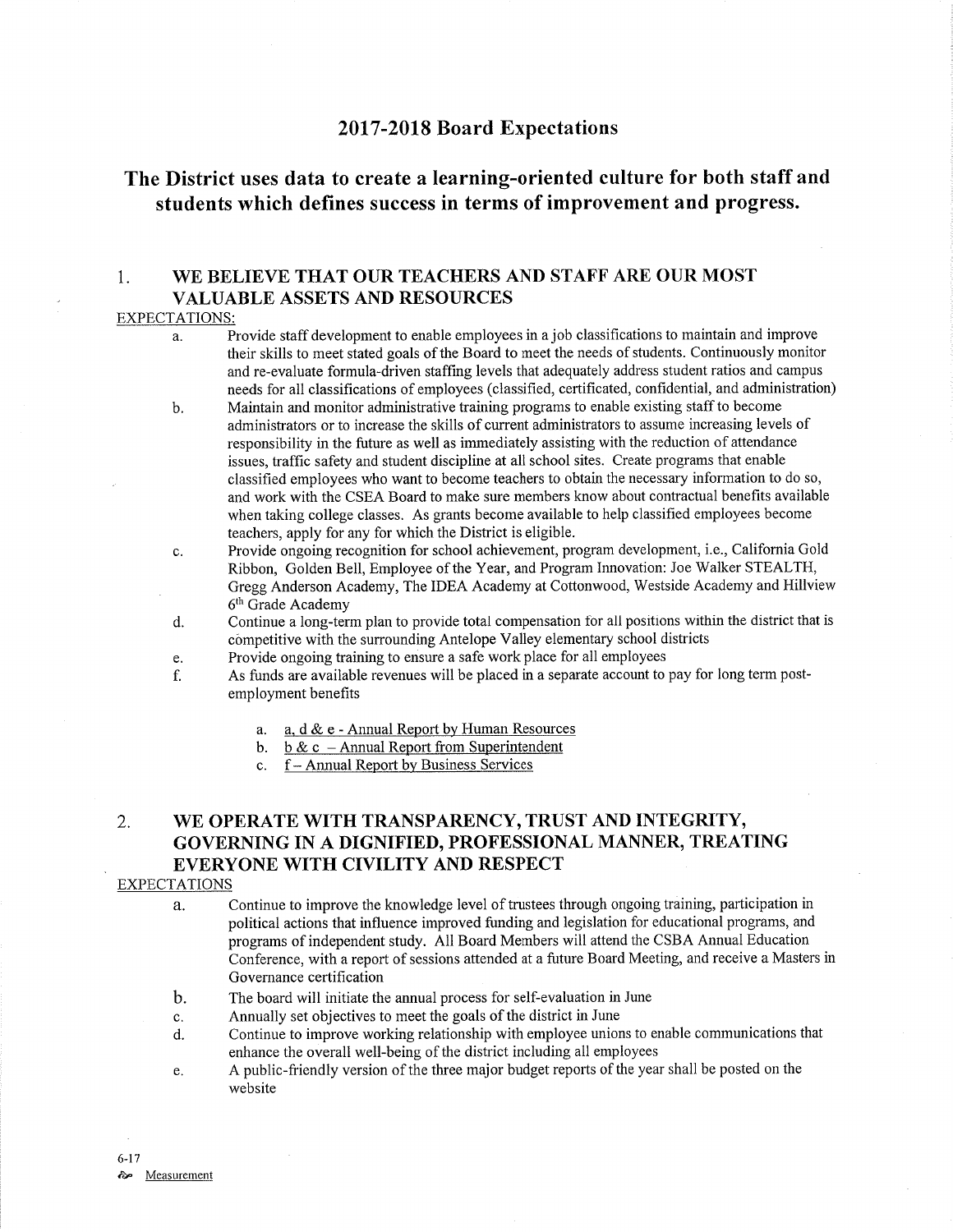# 3. WB ARE ABSOLUTELY COMMITTED TO PROVIDING A SAFE, DISTINGUISHED AND ENGAGING LEARNING ENVIRONMENT THAT ENSURES ALL STUDENTS LEARN TO THEIR HIGHEST POTBNTIAL

## EXPECTATIONS:

- a. Staff will monitor comprehensive plans for improving student achievement including the Local Control Accountabilify Plan (LCAP) and the Comprehensive Safety Plans including the sections related to student discipline.
- b. All students will receive rigorous and effective instruction, suppofi and intervention that afford equitable access to a high quality educational experience in an environment that nuffures critical thinking, communication, collaboration, creativity and social responsibility.
- c. Teachers will use research-based best practices to design and deliver instruction, which addresses the knowledge, concepts and skills outlined in the State Standards. Teachers will design lessons that actively engage the minds of all leamers with that which is to be learned. Leaming objectives that describe what students will be able to do successfully and independently at the end of each lesson will be clearly articulated. Formative assessment will be used to guide and inform instruction. Summative assessment will be used to measure student learning.
- d. Professional Development will be aligned to improve student outcomes. Data will be collected to substantiate growth in student achievement.

# 4. WE ARE ABSOLUTELY COMMITTED TO PROVIDING THE NECESSARY FACILITIES TO MEET THE HOUSING AND EDUCATION NEEDS OF OUR CHANGING STUDENT POPULATION AND A VISION THAT PROMOTES AND SUPPORTS THEIR FUTURE

## EXPECTATION

a. Monitor and maintain high-quality information technology systems throughout the District

# 5. WE ARE FISCALLY TRUSTWORTHY AND DEDICATED TO RESPONSIBLE FINANCIAL ACCOUNTABILITY

## EXPECTATIONS:

- a. Continue to decrease encroachment of general funds by Special Education
- b. Continue to update and implement the adopted Technology Plan
- c. Continue to increase operational efficiency
- d. Citizens Oversight Committee will hold required meetings
- e. Set budget priorities based on the goals of the District
- f. Support and retain partnerships that have a mutual priority to maximize the available dollars for improving programs for students<br>Maintain student Average Daily Attendance to exceed 96% percent.
- 
- g. Maintain student Average Daily Attendance to exceed 96% percent.<br>h. Senior Staff to hold twice-yearly fiscal status updates at employee work locations in order to educate and inform our stakeholders
- i. Maintain a financially responsible, positive District budget for the current year and two out years in order to preserve Westside's financial solvency, educational programs and the continued payment of employee salaries.
	- & g Annual ADA Report by Business Services
	- $\lambda$  a, b, c, d, e, f, h & i Budget Presentations by Business Services